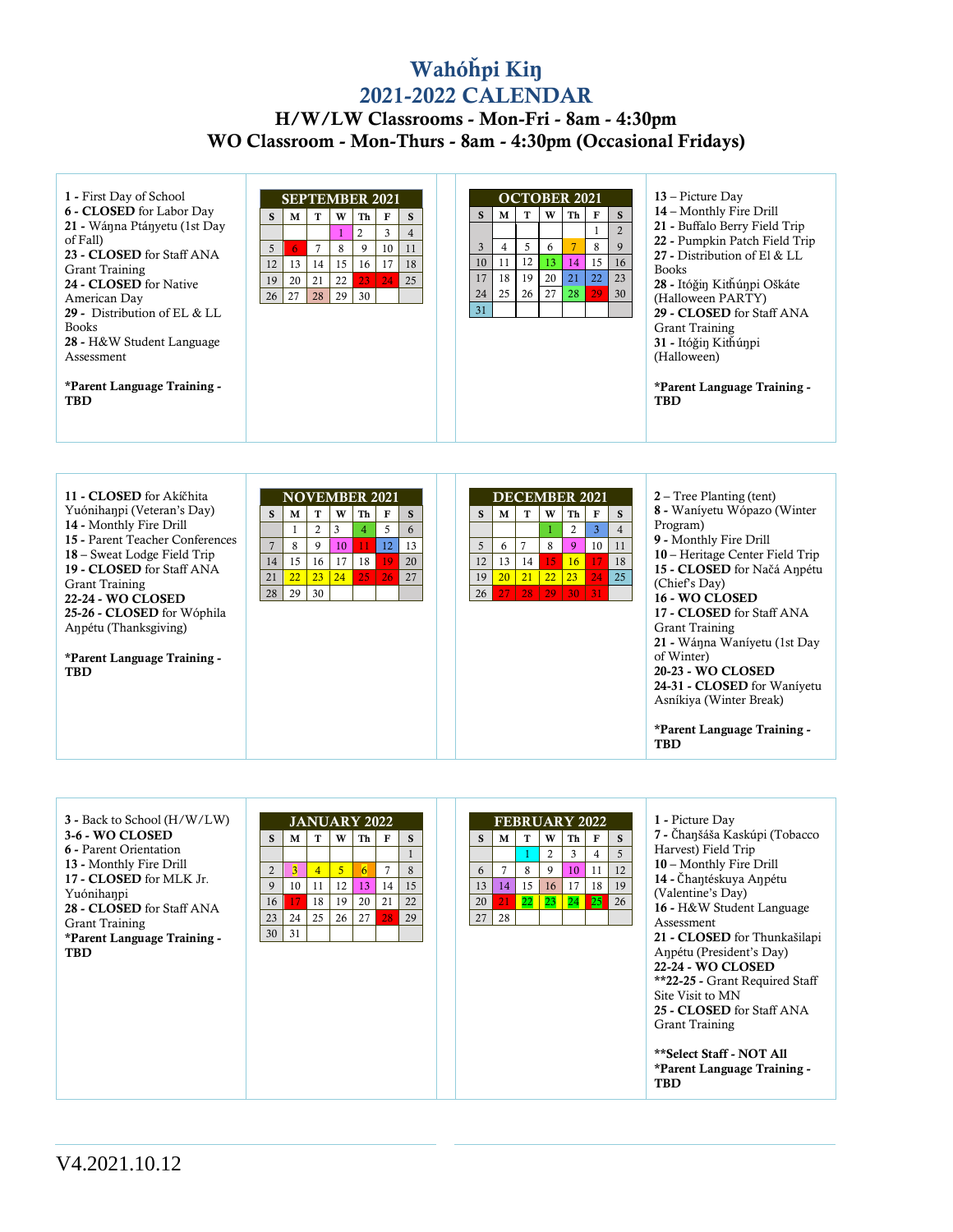| 9 - Monthly Fire Drill<br>10 - Parent Teacher Conferences<br>14-17 - WO CLOSED for Wetú<br>Asníkiya (Spring Break)<br>17 - St. Patrick's Day<br>21 - Wánna Wétu (1st Day of<br>Spring)<br>25 - CLOSED for Staff ANA<br>Grant Training<br>*Parent Language Training -<br><b>TBD</b> | S<br>6<br>13<br>20<br>27 | M<br>14<br>21<br>28 | т<br>8<br>15<br>22<br>29 | W<br>2<br>9<br>16<br>23<br>30 | <b>MARCH 2022</b><br>Th<br>3<br>10<br>17<br>24<br>31 | F<br>4<br>11<br>18<br>25 | S<br>5<br>12<br>19<br>26 |  | S<br>3<br>10<br>17 | М<br>4<br>11<br>18<br>$24 \mid 25$ | т<br>5<br>12<br>19<br>$26$   27 | <b>APRIL 2022</b><br>W<br>6<br>13<br>20 | Th<br>14<br>21<br>28 | $\mathbf F$<br>8<br>15<br>22<br>$\boxed{29}$ | S<br>9<br>16<br>23<br>30 | 8 - Šiyó Wačhíčhipi (Prairie<br>Chicken Dancing)<br>14 - Monthly Fire Drill<br>15 - CLOSED for Kiní Anpétu<br>(Good Friday)<br>17 - Easter & Wakinyan Agdi<br>(Welcoming Back the Thunders)<br>18 - CLOSED for Easter<br>Monday<br><b>25-28 - WO CLOSED</b><br>**25-29 - Grant Required Site<br>Visit to NY<br>29 - CLOSED for Staff ANA<br>Grant Training |
|------------------------------------------------------------------------------------------------------------------------------------------------------------------------------------------------------------------------------------------------------------------------------------|--------------------------|---------------------|--------------------------|-------------------------------|------------------------------------------------------|--------------------------|--------------------------|--|--------------------|------------------------------------|---------------------------------|-----------------------------------------|----------------------|----------------------------------------------|--------------------------|------------------------------------------------------------------------------------------------------------------------------------------------------------------------------------------------------------------------------------------------------------------------------------------------------------------------------------------------------------|
|                                                                                                                                                                                                                                                                                    |                          |                     |                          |                               |                                                      |                          |                          |  |                    |                                    |                                 |                                         |                      |                                              |                          | **Select Staff - NOT All<br>*Parent Language Training -<br><b>TBD</b>                                                                                                                                                                                                                                                                                      |

| 8 - Iná Anpétu (Mother's Day)<br>12 - Monthly Fire Drill<br>20 - Heritage Center Field Trip<br>26 - Wetú Wópazo (Spring<br>Program)<br>27 - CLOSED for Staff ANA<br><b>Grant Training</b> | S<br>8<br>15<br>22 | М<br>16<br>23 | т<br>10<br>17<br>24 | W<br>4<br>18<br>25 | <b>MAY 2022</b><br>Тh<br>12<br>19<br><sup>26</sup> | F<br>6<br>13<br>20<br>27 | S.<br>14<br>21<br>28 |  | S.<br>12<br>19 | М<br>13<br>20 | <b>JUNE 2022</b><br>т<br>14<br>21 | W<br>8<br>15<br>22 | Th<br>9<br>16<br>23 | F<br>3<br>10<br>24 | S.<br>$\overline{4}$<br>11<br>18<br>25' | 1-2 - WO CLOSED<br>6 - Thínpsinna Woptápi (Turnip<br>Digging) Field Trip<br>$6-24 - DLSI$<br>9 - Monthly Fire Drill<br>19 - Até Anpétu (Father's Day)<br>24 - CLOSED for Staff ANA |
|-------------------------------------------------------------------------------------------------------------------------------------------------------------------------------------------|--------------------|---------------|---------------------|--------------------|----------------------------------------------------|--------------------------|----------------------|--|----------------|---------------|-----------------------------------|--------------------|---------------------|--------------------|-----------------------------------------|------------------------------------------------------------------------------------------------------------------------------------------------------------------------------------|
| 30 - CLOSED for Memorial<br>Dav<br>31 - WO CLOSED<br>*Parent Language Training -<br><b>TBD</b>                                                                                            | 29                 | 30            | 31                  |                    |                                                    |                          |                      |  | 26             | 27            | 28                                | 29                 | 30                  |                    |                                         | Grant Training<br>25 - Pňeží Slá-ta Wičhákasotapi<br>(Battle of Greasy Grass)<br>*Parent Language Training -<br><b>TBD</b>                                                         |

| 4 - CLOSED for Independence<br>Day                   |                |    |                 |    | <b>JULY 2022</b> |    |    |  |    |      |    |                | <b>AUGUST 2022</b> |    | 11 - Monthly Fire Drill |                                           |
|------------------------------------------------------|----------------|----|-----------------|----|------------------|----|----|--|----|------|----|----------------|--------------------|----|-------------------------|-------------------------------------------|
|                                                      | S              | М  | т               | W  | Th I             | F  | S  |  | S. | М    | т  | W              | Th                 | F  | <sub>S</sub>            | 26 - CLOSED for Staff ANA                 |
| 14 - Monthly Fire Drill<br>29 - CLOSED for Staff ANA |                |    |                 |    |                  |    |    |  |    |      |    |                |                    |    | 6                       | Grant Training                            |
| <b>Grant Training</b>                                | $\overline{3}$ |    | 5               | 6  |                  | 8  | 9  |  |    | 8    | 9  | 10             |                    | 12 | 13                      | *Parent Language Training -<br><b>TBD</b> |
| *Parent Language Training -                          | 10             | 11 | 12              | 13 | 14               | 15 | 16 |  | 14 | 15   | 16 |                | 18                 | 19 | 20                      | *Language Summit - TBD                    |
| <b>TBD</b>                                           | 17             | 18 | 19              | 20 | 21               | 22 | 23 |  | 21 | 22   | 23 | 24             | 25                 | 26 | 27                      |                                           |
|                                                      | 24             | 25 | 26 <sup>1</sup> | 27 | 28 I             | 29 | 30 |  | 28 | 29 l | 30 | $\frac{31}{2}$ |                    |    |                         |                                           |
|                                                      | 31             |    |                 |    |                  |    |    |  |    |      |    |                |                    |    |                         |                                           |
|                                                      |                |    |                 |    |                  |    |    |  |    |      |    |                |                    |    |                         |                                           |
|                                                      |                |    |                 |    |                  |    |    |  |    |      |    |                |                    |    |                         |                                           |
|                                                      |                |    |                 |    |                  |    |    |  |    |      |    |                |                    |    |                         |                                           |

| Ptanyétu<br><b>Back to School: Sept 1</b><br><b>Picture Day:</b> Sept 21<br><b>Fall Parent/Teacher</b><br><b>Conference:</b> Nov 4 | Waniyetu<br>Winter Program: Dec 1<br><b>H/W/LW Classrooms</b><br><b>Back to School: Jan 3</b> | Wétu<br><b>Spring PTC:</b> Mar 10<br><b>WO Spring Break: Mar</b><br>14-17<br><b>Spring Parent Teacher</b><br>Conference: May 15<br><b>Spring Program: May 26</b> | <b>Bdokétu</b><br><b>Summer Session End:</b><br>Aug $19$                   |  |  |  |  |  |  |  |  |  |  |
|------------------------------------------------------------------------------------------------------------------------------------|-----------------------------------------------------------------------------------------------|------------------------------------------------------------------------------------------------------------------------------------------------------------------|----------------------------------------------------------------------------|--|--|--|--|--|--|--|--|--|--|
| The Nest Admin Team                                                                                                                |                                                                                               |                                                                                                                                                                  |                                                                            |  |  |  |  |  |  |  |  |  |  |
| <b>Front Office</b><br>701-854-8007<br>immersionnest@sittingbull.edu                                                               | <b>Denise Dancy</b><br>701-854-8080<br>denise.dancy@sitting bull.edu                          | <b>Sunshine Carlow</b><br>701-854-8047<br>sunshine.carlow@sittingbull.edu                                                                                        | <b>Grace Draskovic</b><br>701-854-8062<br>grace.draskovic@sitttingbull.edu |  |  |  |  |  |  |  |  |  |  |